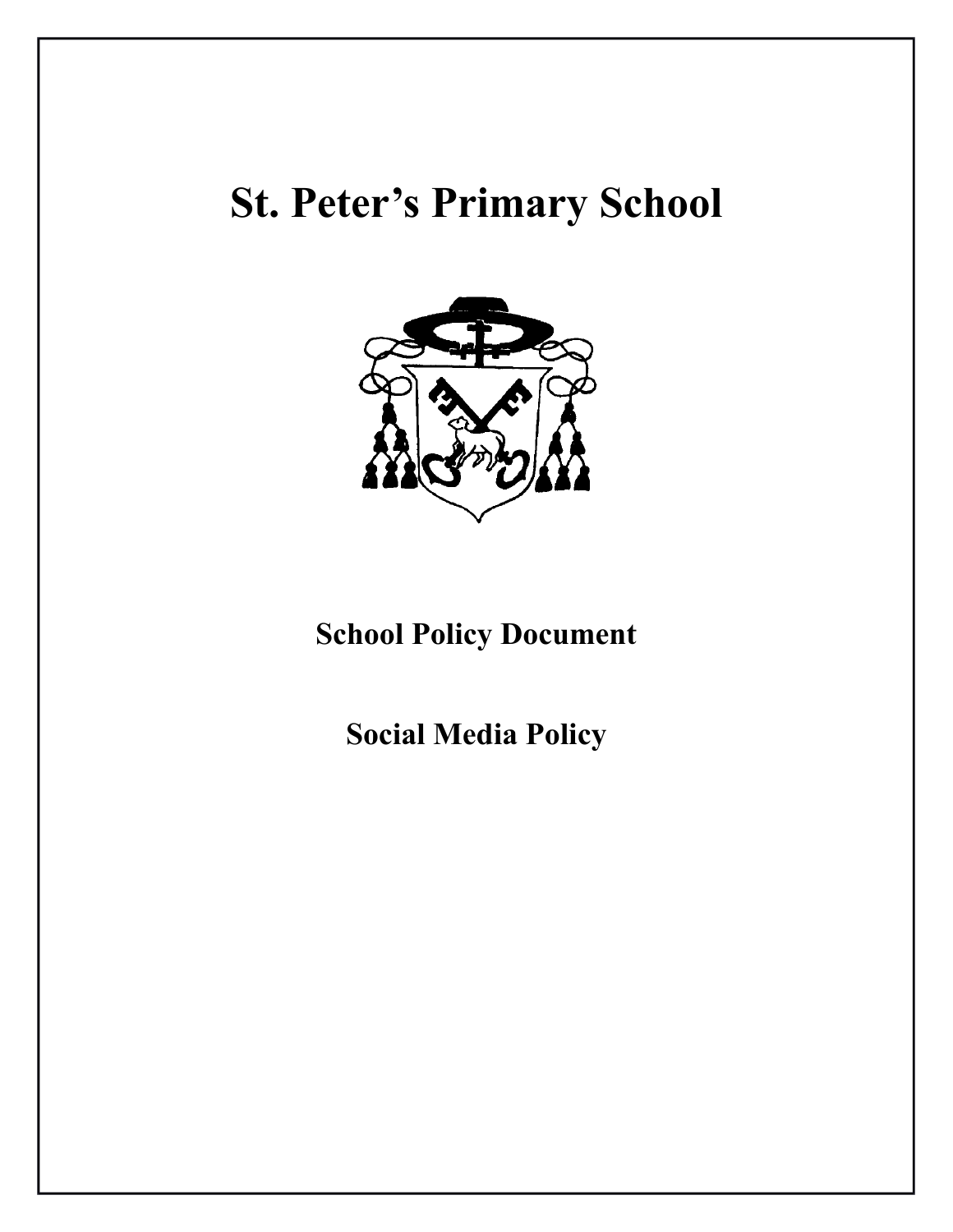# **Overview**

Social networking sites are now widely used. This type of media allows people to communicate in ways that were not previously possible.

However, such sites can be inappropriately used by some as a means of expressing negative or offensive views about schools and their staff. This document sets out our School's approach to the use of such sites and sets out the procedures we will follow and action we may take when we consider that parents, carers, staff, governors or anyone associated with the school have used such facilities inappropriately.

# **Objectives**

The purpose of this policy is to:

- Encourage social networking sites to be used in a beneficial and positive way by parents and staff;
- Safeguard pupils, staff and anyone associated with the school from the negative effects of social networking sites;
- Safeguard the reputation of the School from unwarranted abuse on social networking sites;
- Clarify what the School considers to be appropriate and inappropriate use of social networking sites by parents;
- Set out the procedures the School will follow where it considers parents have inappropriately or unlawfully used social networking sites to the detriment of the School, its staff or its pupils, and anyone else associated with the School;
- Set out the action the School will consider taking if parents make inappropriate use of social networking sites.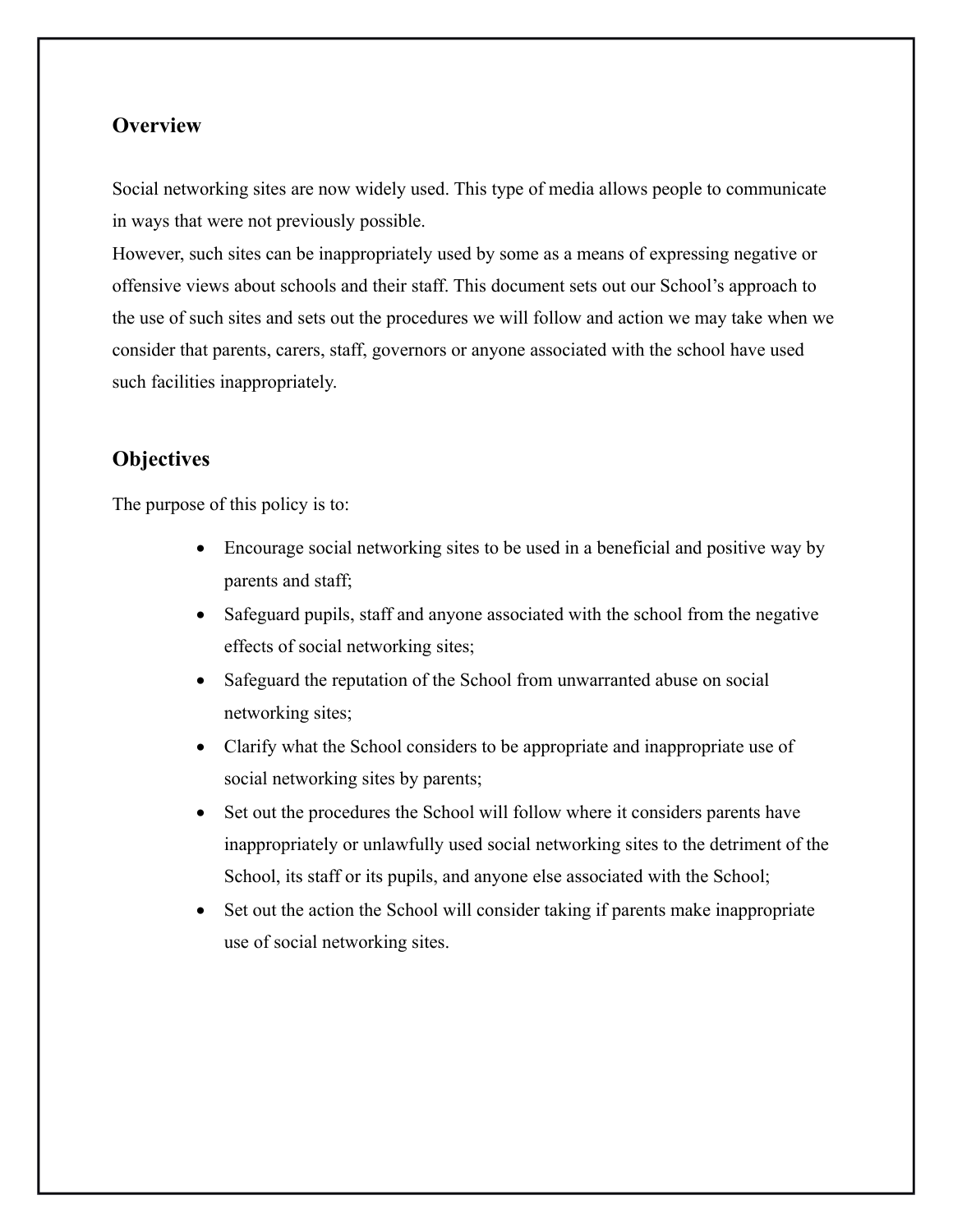# **Appropriate use of social networking sites by parents, carers, family members:**

Social networking sites have potential to enhance the learning and achievement of pupils and enable parents to access information about the School and provide feedback efficiently and easily. In addition, the School recognises that many parents and other family members will have personal social networking accounts, which they might use to discuss/share views about school issues with friends and acquaintances. As a guide, individuals should consider the following prior to posting any information on social networking sites about the School, its staff, its pupils, or anyone else associated with the School:

- Is the social networking site the appropriate channel to raise concerns, give this feedback or express these views?
- Would private and confidential discussions with the School be more appropriate? E.g. if there are serious allegations being made / concerns being raised. Social media/internet sites should not be used to name individuals and make abusive comments about those people. Please contact the school to discuss any concerns you may have.
- Are such comments likely to cause emotional or reputational harm to individuals which would not be justified, particularly if the School has not yet had a chance to investigate a complaint?
- The reputational impact that the posting of such material may have to the School; any detrimental harm that the School may suffer as a result of the posting and the impact that such a posting may have on pupils' learning.

## **Inappropriate use of social networking sites by parents, carers, family members.**

Although social networking sites may appear to be the quickest and easiest way to express frustrations or concerns about the School (and those associated with it), it is rarely appropriate to do so. Other channels, such as a private and confidential discussion with the School, or using the School's formal complaints process are much better suited to this.

The School considers the following examples to be inappropriate uses of social networking sites. (This list is non-exhaustive and intended to provide examples only):

- Making allegations about staff or pupils at the School/cyber-bullying;
- Making complaints about the School/staff at the School;
- Making defamatory statements about the School or staff at the School;
- Posting negative/offensive comments about specific pupils/staff at the School;
- Posting racist comments;
- Posting comments which threaten violence.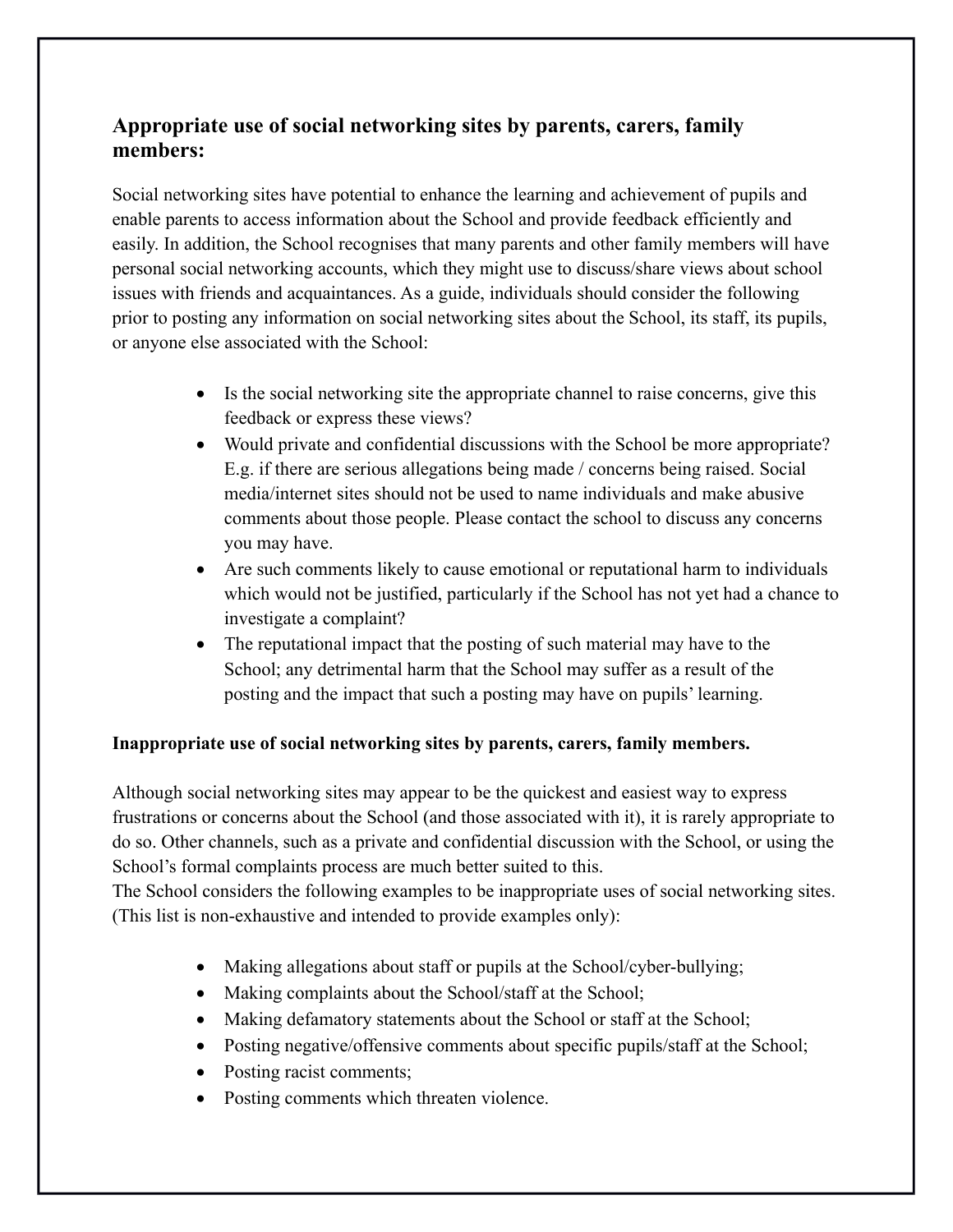Parents should also ensure that their children are not using social networking/internet sites in an inappropriate manner. It is expected that parents/carers explain to the children what is acceptable to post online. Parents/carers are also expected to monitor their children's online activity, including in relation to their use of social media.

#### **Procedure the School will follow if inappropriate use continues:**

The School will always try to deal with concerns raised by parents in a professional and appropriate manner and understands that parents may not always realise when they have used social networking sites inappropriately. Therefore, as a first step, the School will usually discuss the matter with the parent to try and resolve the matter and to ask that the relevant information be removed from the social networking site in question.

If the parent refuses to do this and continues to use social networking sites in a manner the School considers inappropriate, the School will consider taking the following action:

- Take legal advice and/or legal action where the information posted is defamatory in any way or if the circumstances warrant this;
- Set out the School's concerns to you in writing, giving you a warning and requesting that the material in question is removed;
- Contact the appropriate authorities where the School feels it appropriate for example, if it considers a crime (such as harassment) has been committed; or in cases where the posting has a racial element, is considered to be grossly obscene or is threatening violence;
- If the inappropriate comments have been made on a school website or online forum, the School may take action to block or restrict that individual's access to that website or forum;
- Contact the host/provider of the Social Networking site to complain about the content of the site and ask for removal of the information;
- Take other legal action against the individual.